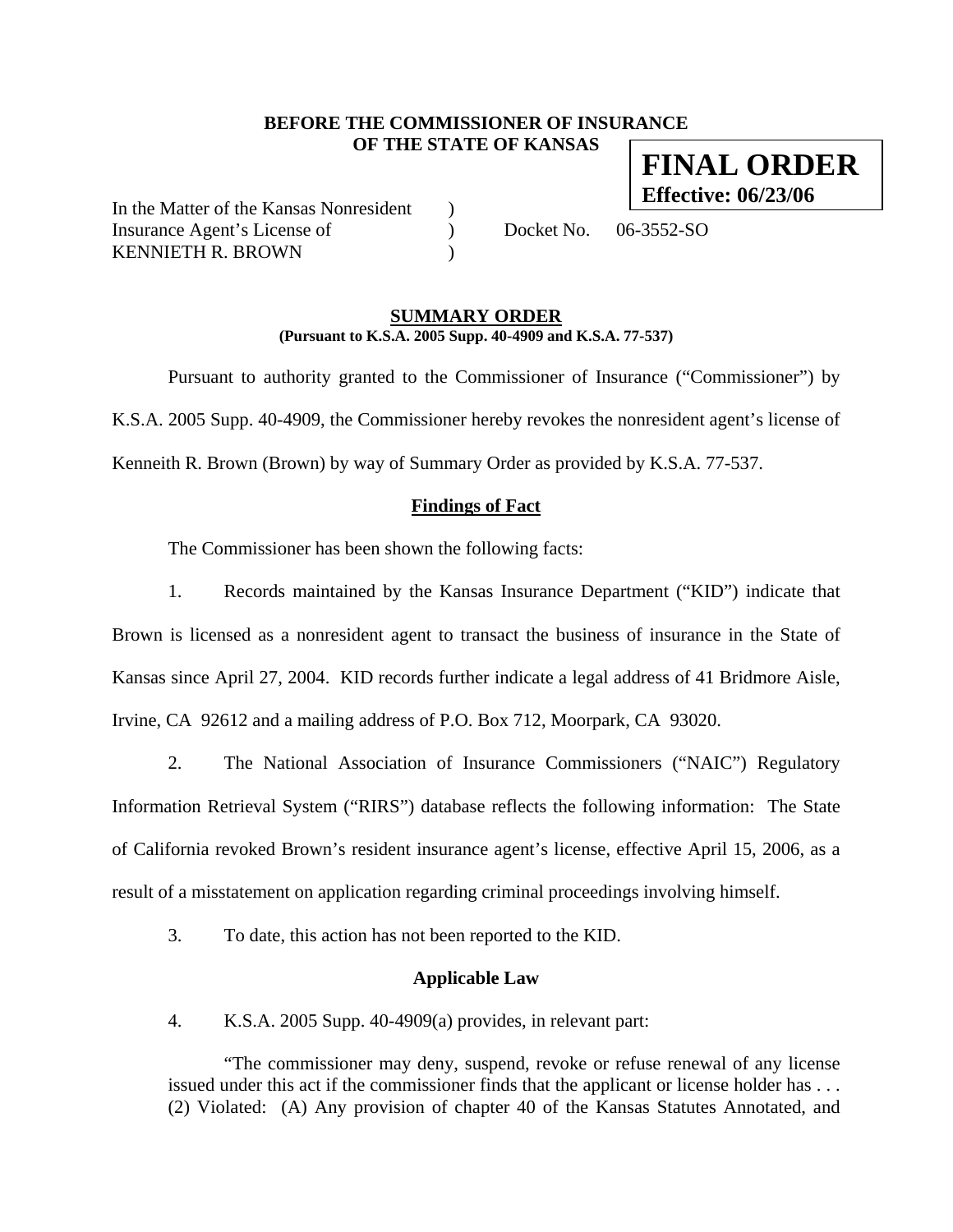amendments thereto, or any rule and regulation promulgated thereunder . . . (9) Had an insurance agent license, or its equivalent, denied, suspended or revoked in any other state, district or territory." K.S.A. 2005 Supp. 40-4909(a).

5. Administrative regulations require that a person licensed in this state as an insurance agent shall, within 30 days of the occurrence, report enumerated events to the Commissioner. Among these events are disciplinary actions against the agent's license by the insurance regulatory official of any other state or territory. K.A.R. § 40-7-9.

6. K.S.A. 2005 Supp. 40-4906 and 4908 provide for issuance of a nonresident agent's license in reliance upon the agent's valid license in the agent's home state.

7. The Commissioner may revoke any license issued under the Insurance Agents Licensing Act if the Commissioner finds that the insurable interests of the public are not properly served under such license. K.S.A. 2005 Supp. 40-4909(b).

### **Conclusions of Law**

8. The Commissioner has jurisdiction over Brown as well as the subject matter of this proceeding, and such proceeding is held in the public interest.

9. The Commissioner finds that Brown's Kansas license may be revoked solely because Brown has had a license revoked in another state.

10. The Commissioner further finds that Brown's Kansas nonresident insurance agent's license is based on reciprocity with the State of California and issued in reliance upon California licensing standards.

11. The Commissioner concludes that Brown is no longer entitled to hold a license based on reciprocity because the California license has been revoked

12. The Commissioner also finds that Brown violated the administrative regulation requiring a licensed agent to report disciplinary action by other states within 30 days.

2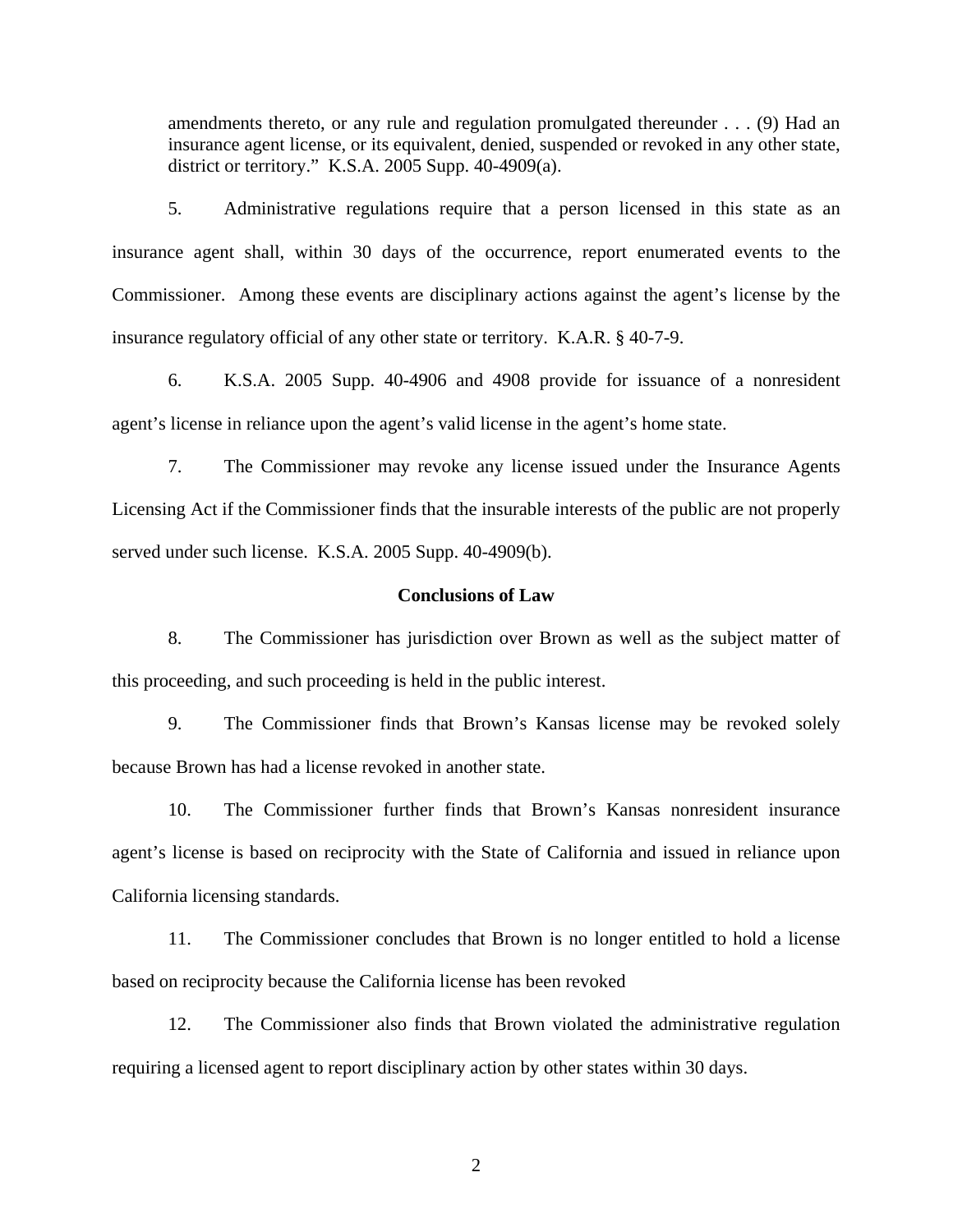13. Accordingly, the Commissioner concludes that sufficient grounds exist for the revocation of the insurance agent's license of Kenneith R. Brown, pursuant to K.S.A. 2005 Supp. 40-4909(a).

14. Moreover, the Commissioner finds that Brown's insurance agent's license should be revoked pursuant to K.S.A. 2005 Supp. 40-4909(b) for the protection of the insurable interests of the public.

15. Based on the facts and circumstances set forth herein, it appears that the use of summary proceedings in this matter is appropriate, in accordance with the provisions set forth in K.S.A. 77-537(a), in that the use of summary proceedings does not violate any provision of the law and the protection of the public interest does not require the KID to give notice and opportunity to participate to persons other than Kenneith R. Brown.

 **IT IS THEREFORE ORDERED BY THE COMMISSIONER OF INSURANCE THAT** the Kansas non-resident insurance agent's license of Kenneith Ralph Brown is hereby **REVOKED**.

### **Notice and Opportunity for Hearing**

Kenneith R. Brown, within fifteen (15) days of service of this Summary Order, may file with the KID written request for a hearing on this Summary Order, as provided by K.S.A. 77- 542. In the event a hearing is requested, such request should be directed to John W. Campbell, General Counsel, Kansas Insurance Department, 420 S.W. 9<sup>th</sup> Street, Topeka, KS 66612.

 Any costs incurred as a result of conducting any administrative hearing shall be assessed against the agent who is the subject of the hearing as provided by K.S.A. 2005 Supp. 40-4909(f). Costs shall include witness fees, mileage allowances, any costs associated with the reproduction

3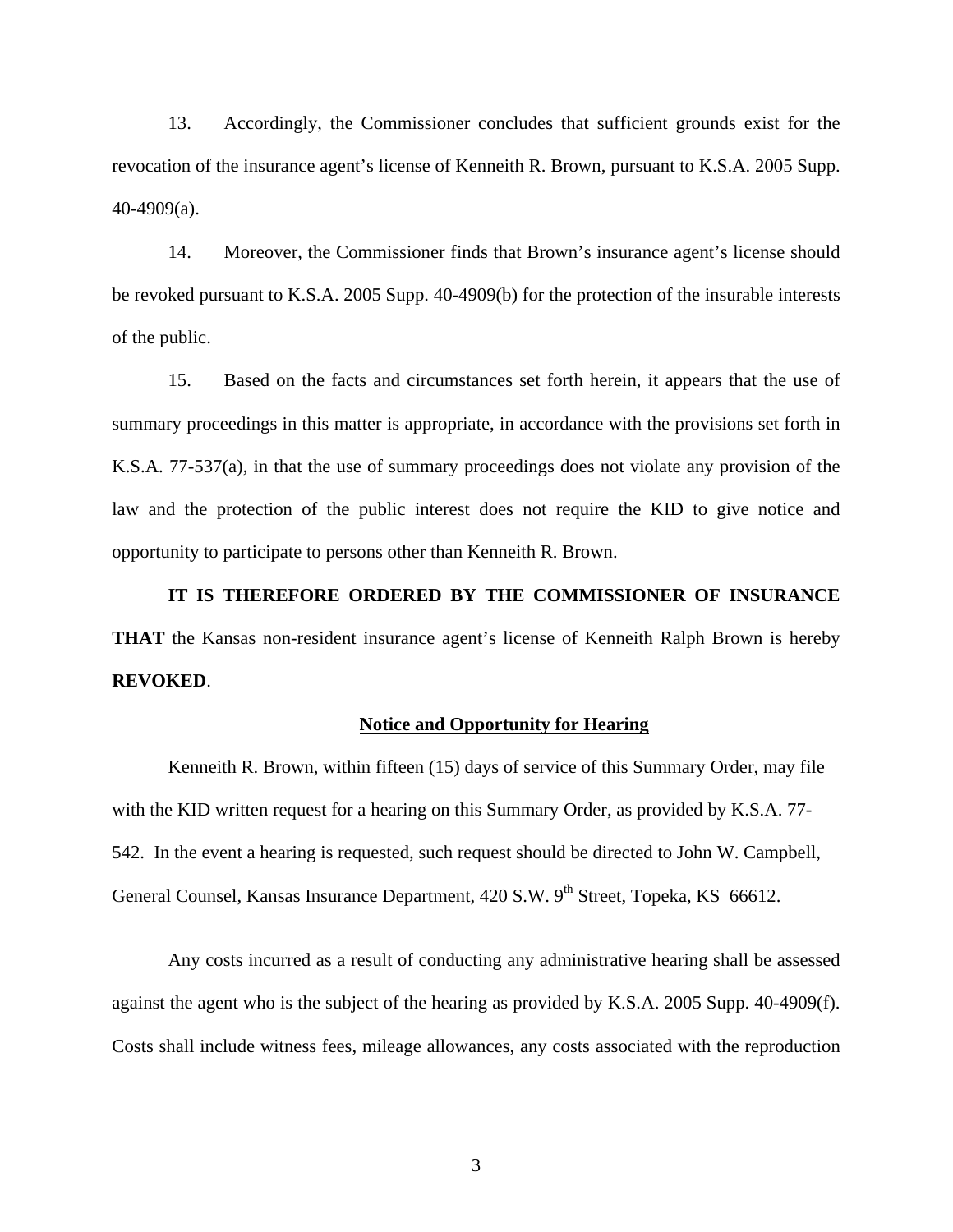of documents which become part of the hearing record, and the expense of making a record of the hearing.

If a hearing is not requested, this summary order shall become effective as a Final Order, without further notice, upon the expiration of the fifteen-day period for requesting a hearing.

The Final Order will constitute final agency action in this matter.

In the event the Petitioner files a petition for judicial review, the agency officer designated pursuant to K.S.A. 77-613(e) to receive service of a petition for judicial review on behalf of the KID is John W. Campbell, General Counsel, Kansas Insurance Department, 420 S.W. 9<sup>th</sup> St., Topeka, KS 66612-1678.

**IT IS SO ORDERED THIS \_06/05/06\_ DAY OF JUNE, 2006 IN THE CITY OF TOPEKA, COUNTY OF SHAWNEE, STATE OF KANSAS.** 



| $\angle$ s/ Sandy Praeger        |
|----------------------------------|
| <b>Sandy Praeger</b>             |
| <b>Commissioner of Insurance</b> |
| BY:                              |
|                                  |

|                   | $/s$ John W. Campbell |
|-------------------|-----------------------|
|                   | John W. Campbell      |
| <b>CONTROLLER</b> | General Counsel       |